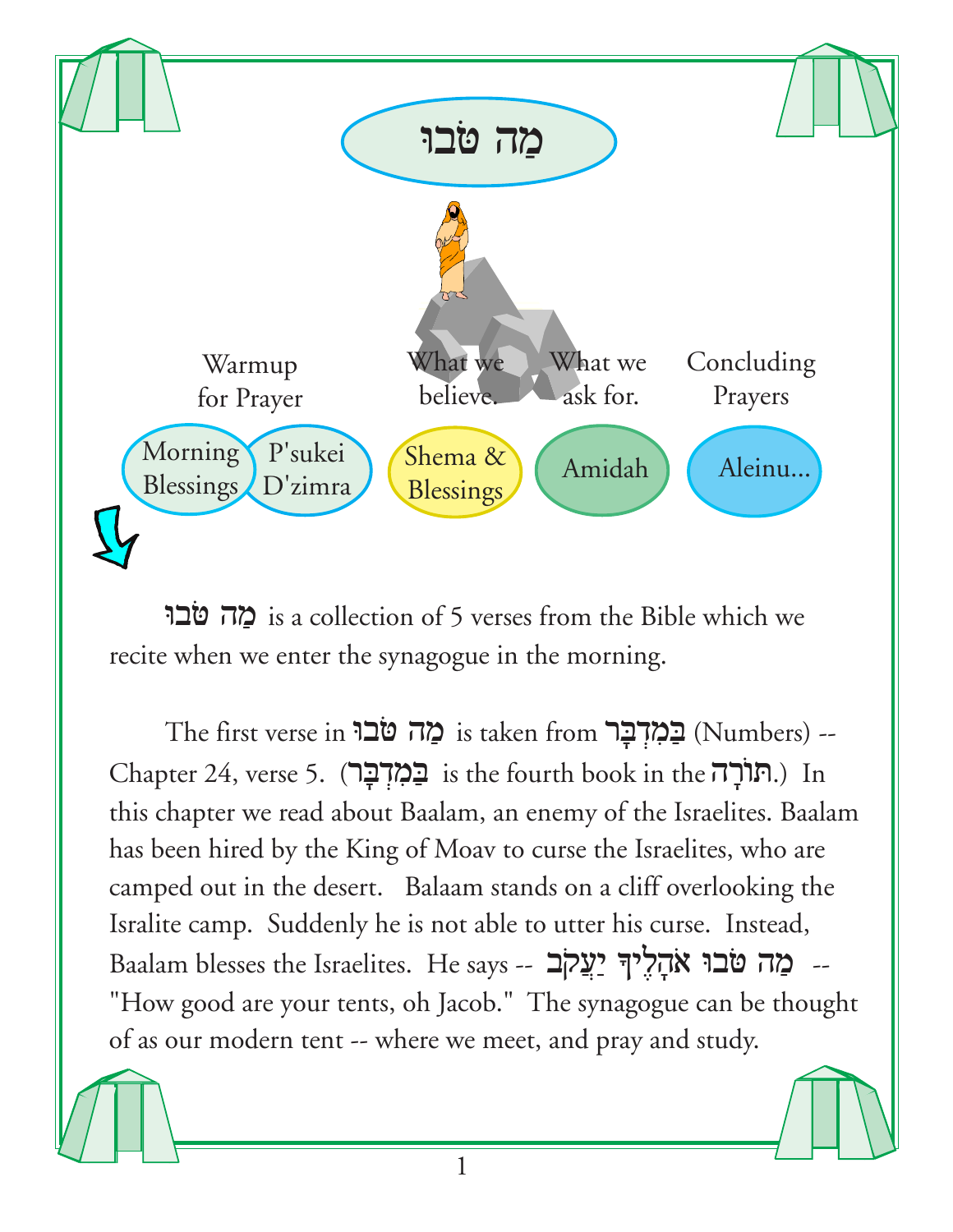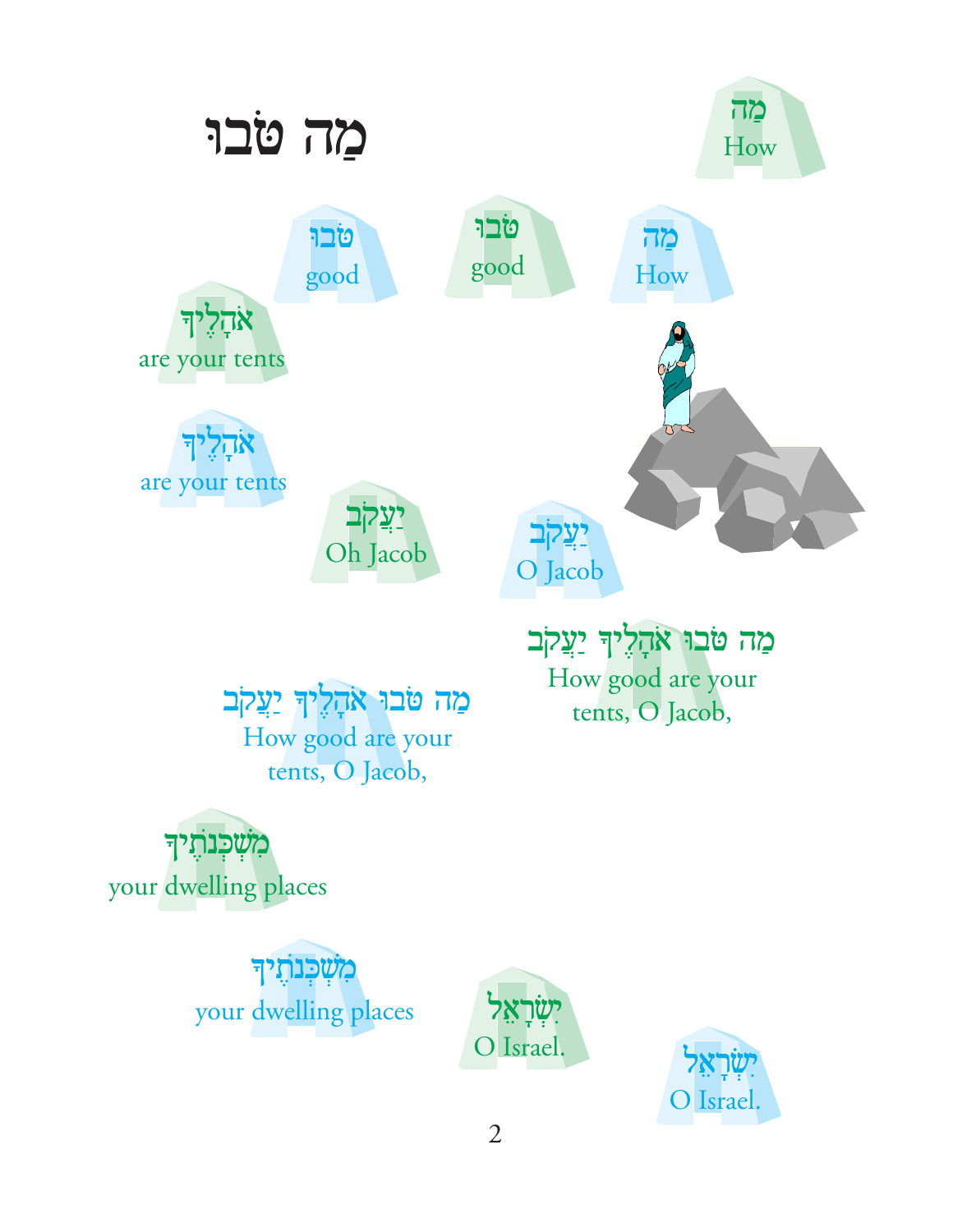The second verse in הה מה is taken from the book of Psalms (תְהִלִים) (Psalm 5, verse 6). "With Your great kindness I will enter your בְּיָת, your house, and bow toward הֵיכַל קְדְשָׁךְ, the palace of Your holiness." In these first two verses of מה פֹאבוּ the synagogue is referred to in four different ways. These descriptions build in majesty, beginning with "אֲהָלֶיךָ, "your tent," then "מִשְׁכְנֹתְיךָ, "your dwelling place," then "בֵיהָךְ "your house" and finally הֵיכַל קַדְשָׁךָ "the palace of your holiness."

מַה טֹבוּ אֹהָלֵיךְ יַעֲקֹב, מִשְׁכִּנְתֶיךְ יִשְׂרָאֵל. וַאֲנִי בִּרֹב חַסְרְךָ אָבוֹא בִיתִךְ, אָשְׁתַּחֲוָה אֵל הֵיכַל קָדְשָׁךָ בִּיִרְאָתֵךָ. יִיַ אֲהַבְתִּי מְעוֹן בֵיתֵךְ, וּמִקוֹם מְשָׁכַּן כִּבוֹדֵךְ. וַאֲנִי אָשְׁתַּחֲוֶה וְאֶכְרָעָה, אֶבְרְכָה לִתְּנִי יְיָ עֹשִׂי. נַאֲנִי, תִפִלָּתִי לְךָ יְיָ, עֵת רָצוֹן', אֱלֹהִים בְּרָב חַסְדֶּךָ, עֲנֶנִי בֵאֲמֶת יְשָׁעֲךָ.

How good are your tents, O Jacob, and your dwelling places, O Israel. With Your great kindness I will enter Your house and bow toward the palace of Your holiness. Adonai, I love the shelter of Your house, the place of Your glory. I will bow and kneel before Adonai, my Maker. May my prayer to You be at an appropriate time. With Your great kindess, Eternal One, answer me with the truth of Your deliverance.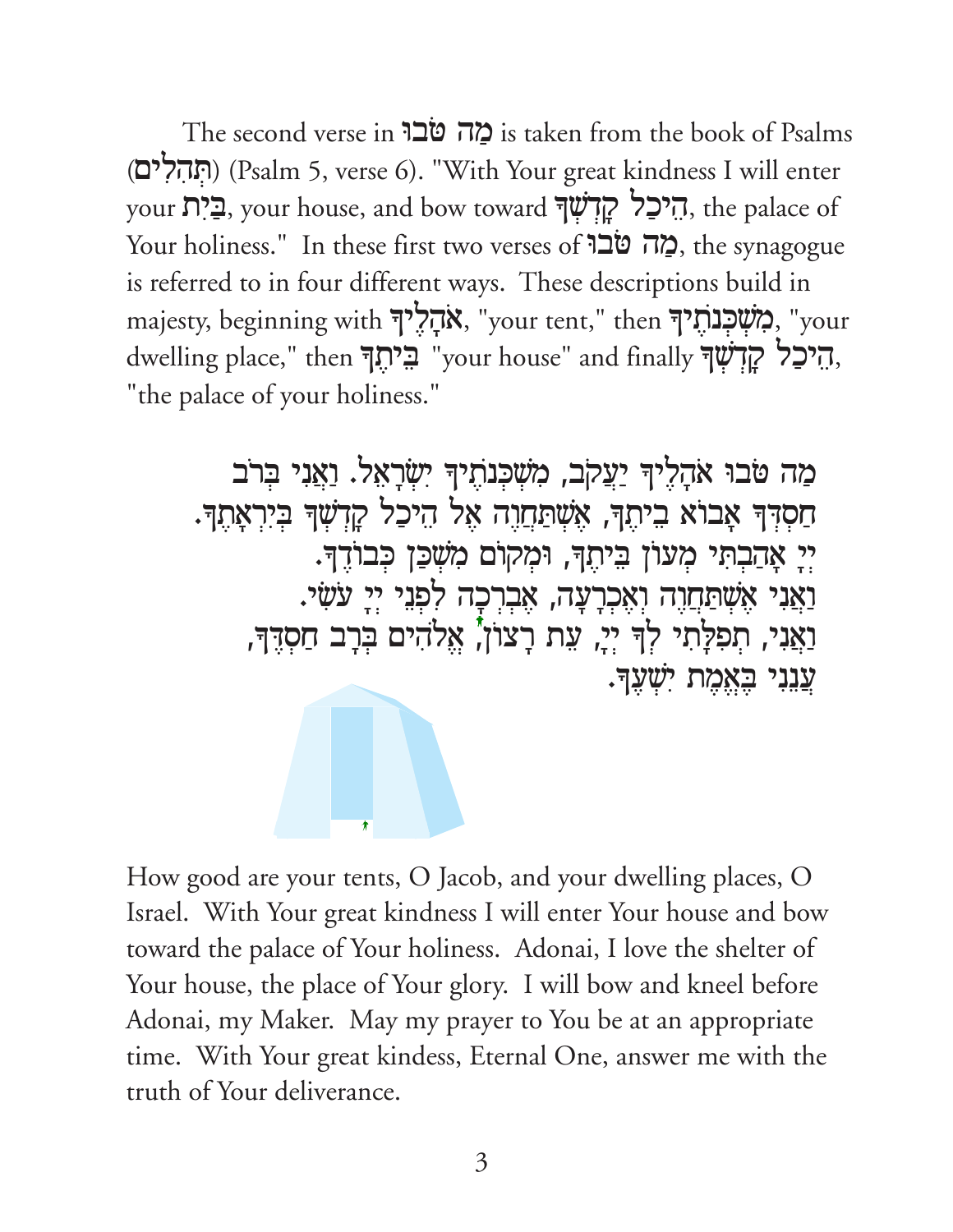## מה טֹבוּ

Key Phrases:

מַה טֹּבוּ אֹהָלֶיךְּ יַעֲקֹב, מִשְׁבְּנֹתֶיךְ יִשְׂרָאֵל.

How good are your tents, O Jacob, your dwelling places, O Israel.



Key Words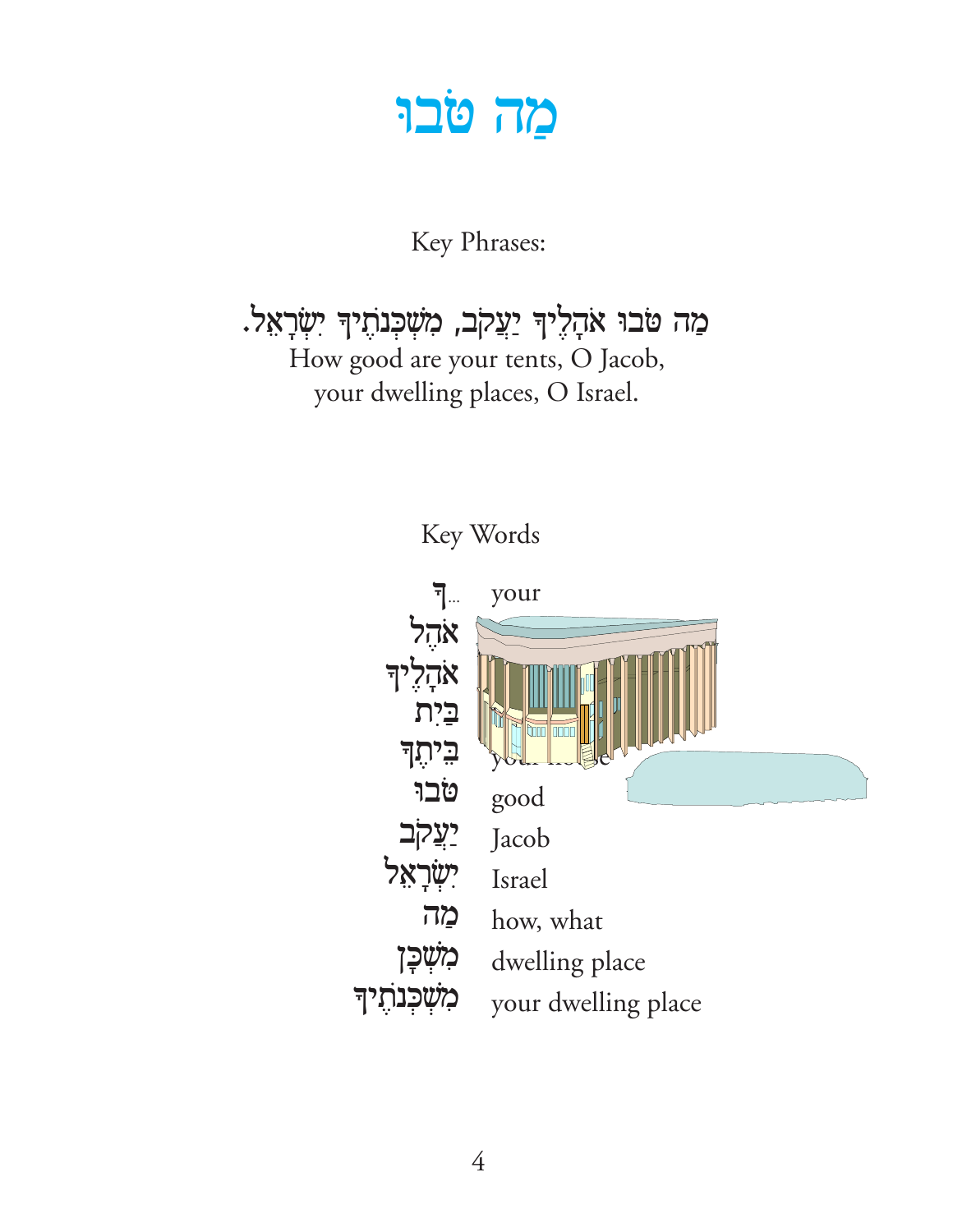## אָהָלִיךְ יַעֲקֹב

In the fifth verse of **בֹר טֹבוּ** (taken from Psalm 69:14) we read, "May my prayer be at a good time." Make this a good time to study by practicing your new words and phrase on the previous page. Then translate into English, below.

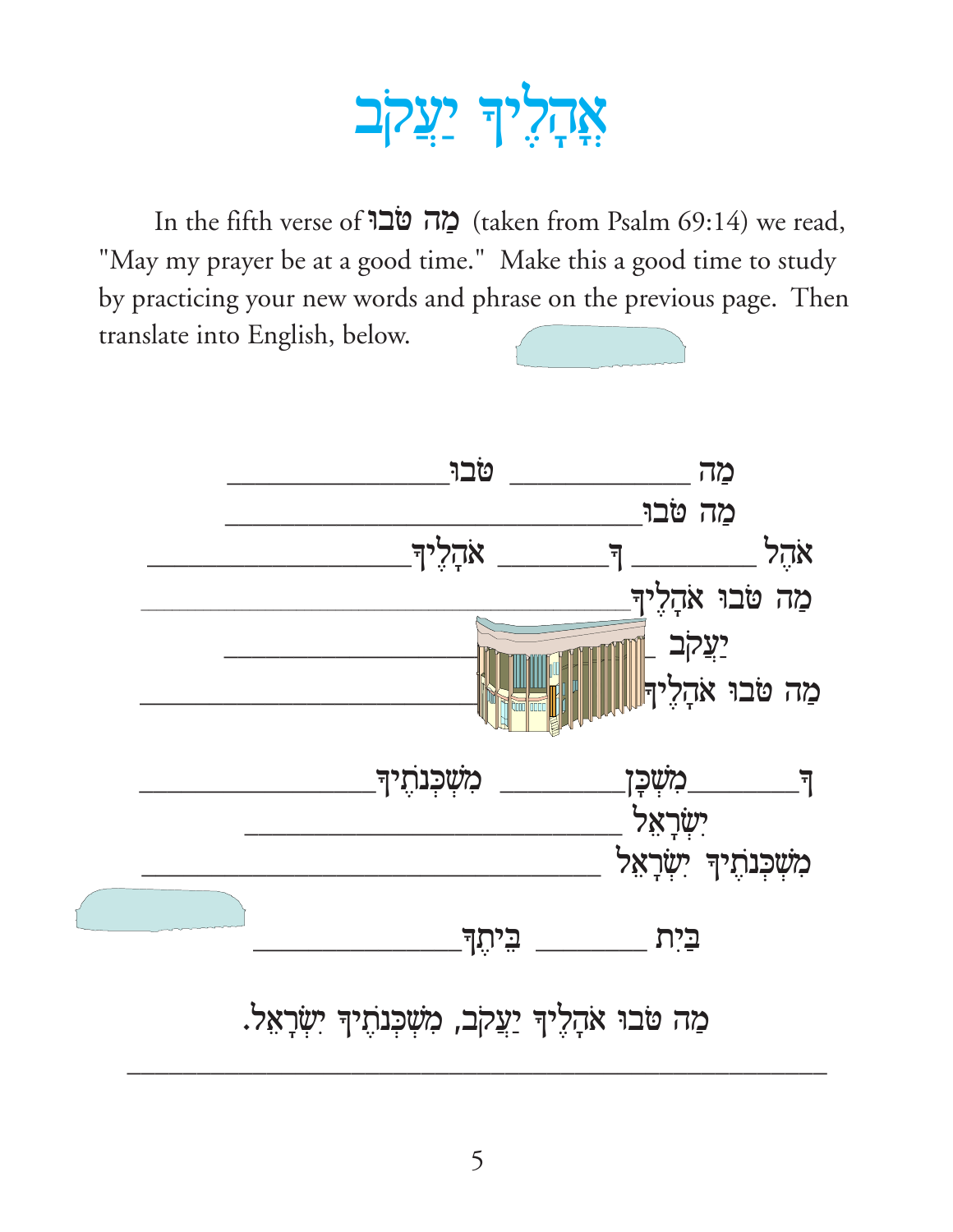וכנתיד

In Judaism, we try to pray with other people whenever possible. For some prayers, such as the הֲרָכוּ or the  $\ddot{\mathbf{v}}$ ?, at least ten adults are required. Ten people present for prayer is called a  $\sum$ .

The second verse in **בור טבו** contains ten words. The ten words of this verse are sometimes used as a way of counting to see if there is a לְגְיָן present. Instead of going 1, 2, 3, we go -  $\frac{1}{2}$ <u>חַסְדְךְ בְרב...</u>

Class reading game: Memorize the ten words in the second sentence of פְאָה פֿוב or get really comfortable reading them. Then use them to count -- people in your class, objects, pencils, erasers...

- מַה טֹּבוּ אֹהָלֶיךָ יַעֲקֹב, מִשְׁכְּנוֹתֶיךָ יִשְׂרָאָל. וַאֲנִי בְּרֹב  $\cdot$ 1
- ּחַסְדְּךָ אָבוֹא בִיתֶךְ, אָשְׁתַּחֲוֶה אֶל הֵיכַל קָדְשְׁךָּ בְּיִרְאָתֵךָ.  $\cdot$  2
	- יִי אָהַבְתִּי מִעוֹן בִּיתֵךְ, וּמִקוֹם מִשְׁכַּן כִּבוֹדֵךָ.  $\cdot$ 3
	- ַוַאֲנִי אִשְׁתַחַוָה וְאִכְרָעָה, אָבְרָכָה לְפְנֵי יִיָ עֹשִׂי.  $.4\,$
	- וַאֲנִי, תְפִלְתִי לְךָ יְיָ, עֵת רְצוֹן, אֱלֹהִים בְּרָב חַסְדֶּךָ,  $.5$ 
		- ַעֲנִנִי בָּאֱמֶת יִשְׁעֶךָ.  $.6$



 $\bigcirc$ 

 $\bigcirc$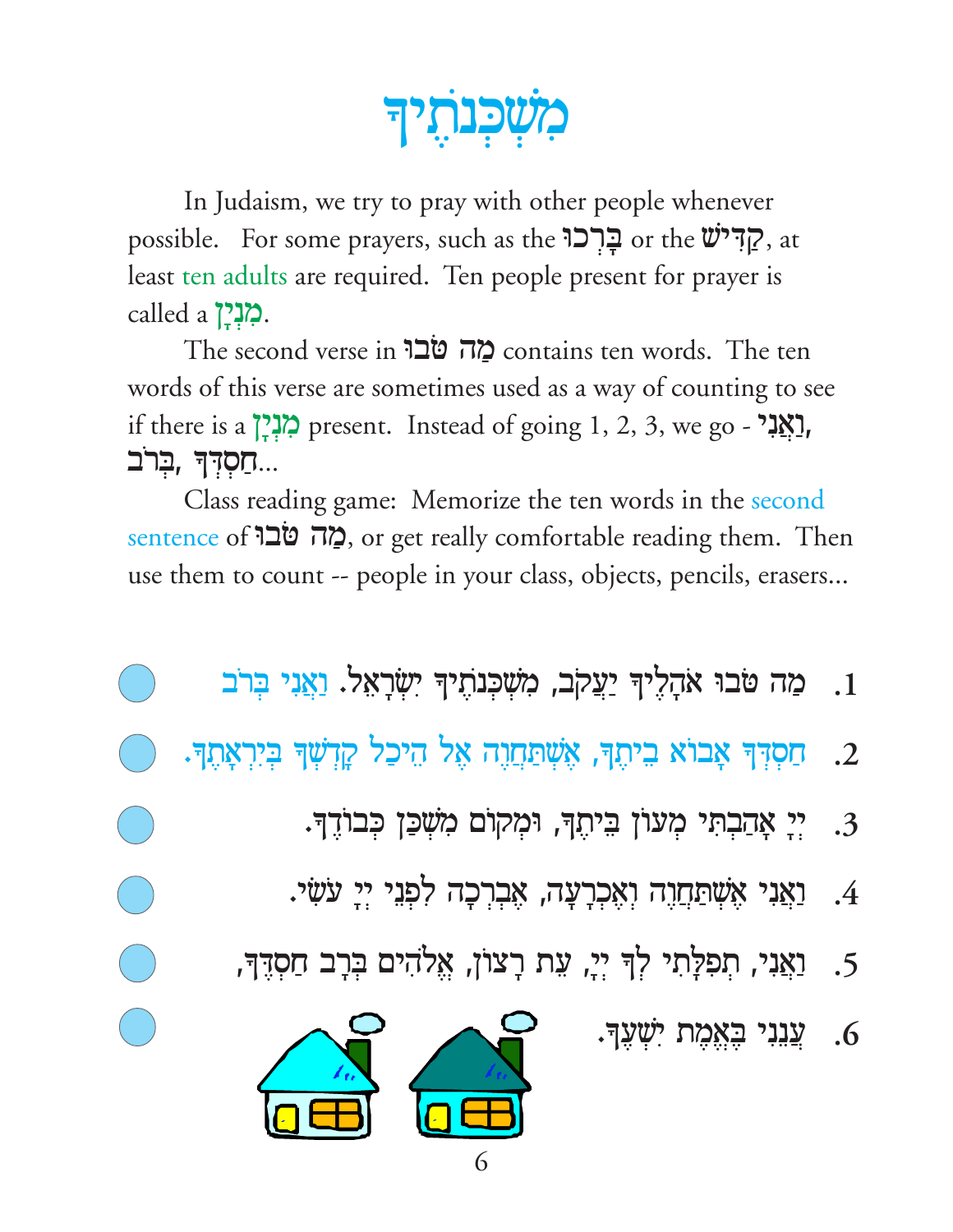

In the third verse of **בְּה טֹב**ּ (Psalm 5:8), we again find the word òt,yBe, your house. On your way to the synagogue from òt,yBe, your own house, prepare to say **בְּה טֹב**וּ by rehearsing the meanings of some of the prayer's key words. Try the four different paths below with a partner. Read and translate each word you pass. Translate Hebrew words into English, and English words into Hebrew. Have your partner check your answers on page 4 as you travel.